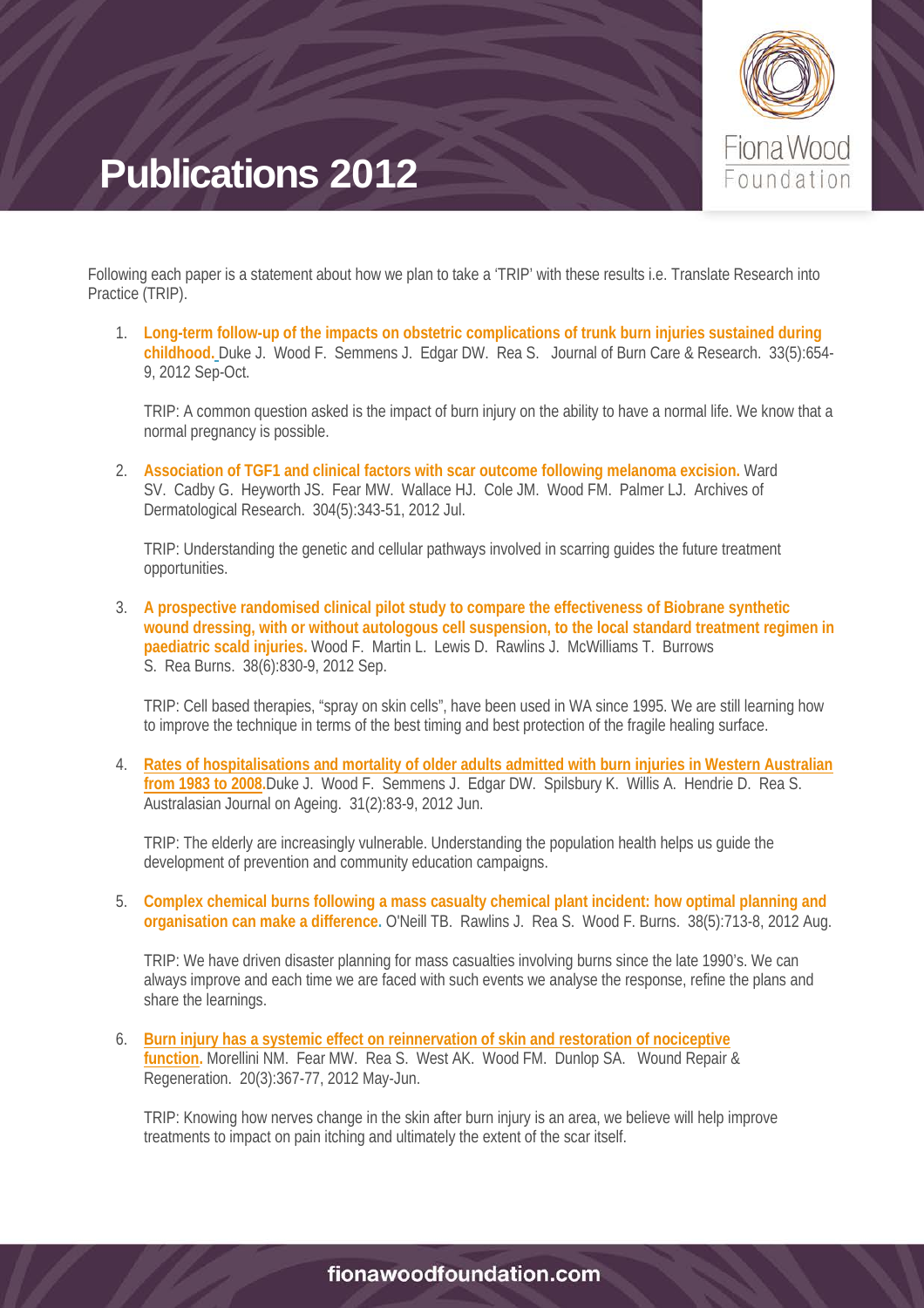

7. **[Predictors of patient satisfaction with pain management and improvement 3 months after burn](http://journals.lww.com/burncareresearch/Abstract/2012/05000/Predictors_of_Patient_Satisfaction_With_Pain.19.aspx)  [injury.](http://journals.lww.com/burncareresearch/Abstract/2012/05000/Predictors_of_Patient_Satisfaction_With_Pain.19.aspx)** Andrews RM. Browne AL. Wood F. Schug SA Journal of Burn Care & Research. 33(3):442-52, 2012 May-Jun.

TRIP: The pain associated with burn injury is well known, a key aspect of treatment is understanding the issue from the patient perspective, driving the improvement in care.

8. **[Burn patients, parents and doctors; are we in agreement?](http://www.sciencedirect.com/science/article/pii/S0305417912000125)** Wood AJ. Clugston SC. Rawlins JM. Rea S. Edgar DW. Wood FM. Burns. 38(4):487-92, 2012 Jun.

TRIP: Surgical improvement for scarring has to be driven by the patient. The decision is more complex in children. We need to bring realistic expectations together to deliver an improved scar outcome.

9. **[The effect of exercise training on pulmonary function and aerobic capacity in adults with](http://www.sciencedirect.com/science/article/pii/S0305417911003421)  [burn.](http://www.sciencedirect.com/science/article/pii/S0305417911003421)** Grisbrook TL. Wallman KE. Elliott CM. Wood FM. Edgar DW. Reid SL. Burns. 38(4):607-13, 2012 Jun.

TRIP: Proving that exercise training improves aerobic capacity and occupational performance is possible many years after burn injury, offers hope to patients striving to optimize their outcome.

10. **[Urban compared with rural and remote burn hospitalisations in Western Australia.](http://www.sciencedirect.com/science/article/pii/S0305417911003342)** Duke J. Rea S. Semmens J. Wood F. Burns. 38(4):591-8, 2012 Jun.

TRIP: Understanding our population vulnerability is essential in driving education and strategies such as telehealth aim to provide equity of care across the whole of WA.

11. **[The effect of nano-scale topography on keratinocyte phenotype and wound healing following burn](http://online.liebertpub.com/doi/abs/10.1089/ten.tea.2011.0307)  [injury.](http://online.liebertpub.com/doi/abs/10.1089/ten.tea.2011.0307)** Parkinson LG. Rea SM. Stevenson AW. Wood FM. Fear MW. Tissue engineering. Part A. 18(7- 8):703-14, 2012 Apr.

TRIP: Designing new surfaces to facilitating the skin cells to migrate to cover the wound surface and then protecting the healing skin surface is an essential aspect of the use of cell-based therapies.

12. **[Development and evaluation of a DVD for the education of burn patients who were not admitted to](http://journals.lww.com/burncareresearch/Abstract/2012/03000/Development_and_Evaluation_of_a_DVD_for_the.25.aspx)  [hospital.](http://journals.lww.com/burncareresearch/Abstract/2012/03000/Development_and_Evaluation_of_a_DVD_for_the.25.aspx)** Finlay V. Davidoss N. Lei C. Huangfu J. Burrows S. Edgar DW. Rea S. Wood FM. Journal of Burn Care & Research. 33(2): e70-8, 2012 Mar-Apr.

TRIP: Patient education is an integral part of care. This is a practical and useful DVD resource developed for ambulatory burn patients.

13. **A case series of grevillea seed burns.** Luo J. McWilliams T. Wood F. Medical Journal of Australia. 196(4):244, 2012 Mar 5.

TRIP: We can always learn from unusual circumstances where burn injuries arise such that we increase awareness to ensure rapid treatment in the future.

#### fionawoodfoundation.com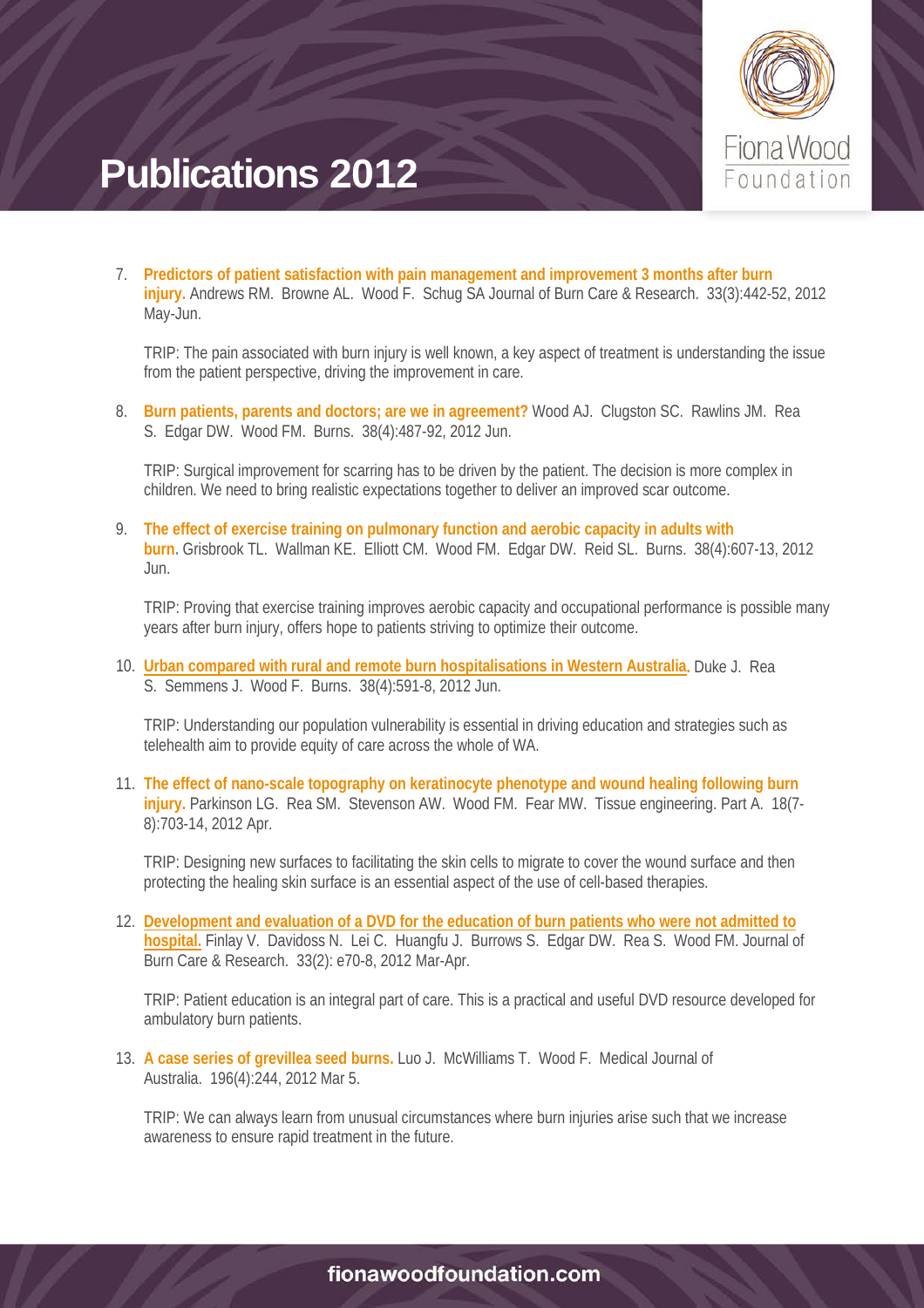

14. **[Burn and cancer risk: a state-wide longitudinal analysis.](http://www.sciencedirect.com/science/article/pii/S0305417911003184)** Duke J. Rea S. Semmens J. Edgar DW. Wood F. Burns. 38(3):340-7, 2012 May.

TRIP: We asked the question; "is there a relationship between burn injury and risk of developing cancer?" We have demonstrated a potential association and now work is ongoing to understand the possible reasons.

15. **[High-carbohydrate, high-protein, low-fat versus low-carbohydrate, high-protein, high-fat enteral feeds](http://onlinelibrary.wiley.com/doi/10.1002/14651858.CD006122.pub3/full)  [for burns.](http://onlinelibrary.wiley.com/doi/10.1002/14651858.CD006122.pub3/full)** Masters B. Aarabi S. Sidhwa F. Wood F. Cochrane Database of Systematic Reviews. 1:CD006122, 2012.

TRIP: Systematic reviews help us understand the whole of the evidence published and help guide the treatment in this case of the nutritional evidence-based guidelines for burn nutritional supplementation.

16. **[An assessment of burn injury hospitalisations of adolescents and young adults in Western Australia,](http://www.sciencedirect.com/science/article/pii/S0305417911000714)  [1983-2008.](http://www.sciencedirect.com/science/article/pii/S0305417911000714)** Duke J. Wood F. Semmens J. Edgar DW. Spilsbury K. Rea S. Burns. 38(1):128-35, 2012 Feb.

TRIP: Young people are vulnerable to burn injury. We need to know the associated risk factors to target prevention strategies.

17. **[Characterisation of the cell suspension harvested from the dermal epidermal junction using a ReCell](http://www.sciencedirect.com/science/article/pii/S0305417911000830)  [kit.](http://www.sciencedirect.com/science/article/pii/S0305417911000830)** Wood FM. Giles N. Stevenson A. Rea S. Fear M. Burns. 38(1):44-51, 2012 Feb.

TRIP: The skin cells we harvest are a mixture of cell types. Measuring the relative combinations is important when we use the cells in different situations such as acute burns or scar revision.

18. **[Demonstration of the use of the ICF framework in detailing complex functional deficits after major](http://www.sciencedirect.com/science/article/pii/S0305417911001070)  [burn.](http://www.sciencedirect.com/science/article/pii/S0305417911001070)** Grisbrook TL. Stearne SM. Reid SL. Wood FM. Rea SM. Elliott CM. **Demonstration of the use of the ICF framework in detailing complex functional deficits after major burn.** Burns. 38(1):32-43, 2012 Feb.

TRIP: Functional outcome measurement is complex and multifactorial. The framework allows the measurement and comparison related to injury and treatments.

19. **[Tissue engineering of skin.](http://www.sciencedirect.com/science/article/pii/S009412981100126X) [Review]**Wood F. Clinics in Plastic Surgery. 39(1):21-32, 2012 Jan.

TRIP: The regeneration of skin with specific site characteristics remains a challenge for tissue engineering which needs to be addressed with the understanding of the work to date, the technologies possible and the clinical understanding of treating skin loss.

20. **[Motion correction of in vivo three-dimensional optical coherence tomography of human skin using a](http://www.opticsinfobase.org/boe/abstract.cfm?uri=boe-3-8-1774)  [fiducial marker.](http://www.opticsinfobase.org/boe/abstract.cfm?uri=boe-3-8-1774)** Liew YM, McLaughlin RA, Wood FM, Sampson DD. Biomed Opt Express. 2012 Aug 1;3(8):1774-86.

TRIP: Measuring the scar is complex and remains a serious challenge. Joining with biomedical engineering expertise we are able to explore novel ways to image the scar and track the changes over time.

#### fionawoodfoundation.com